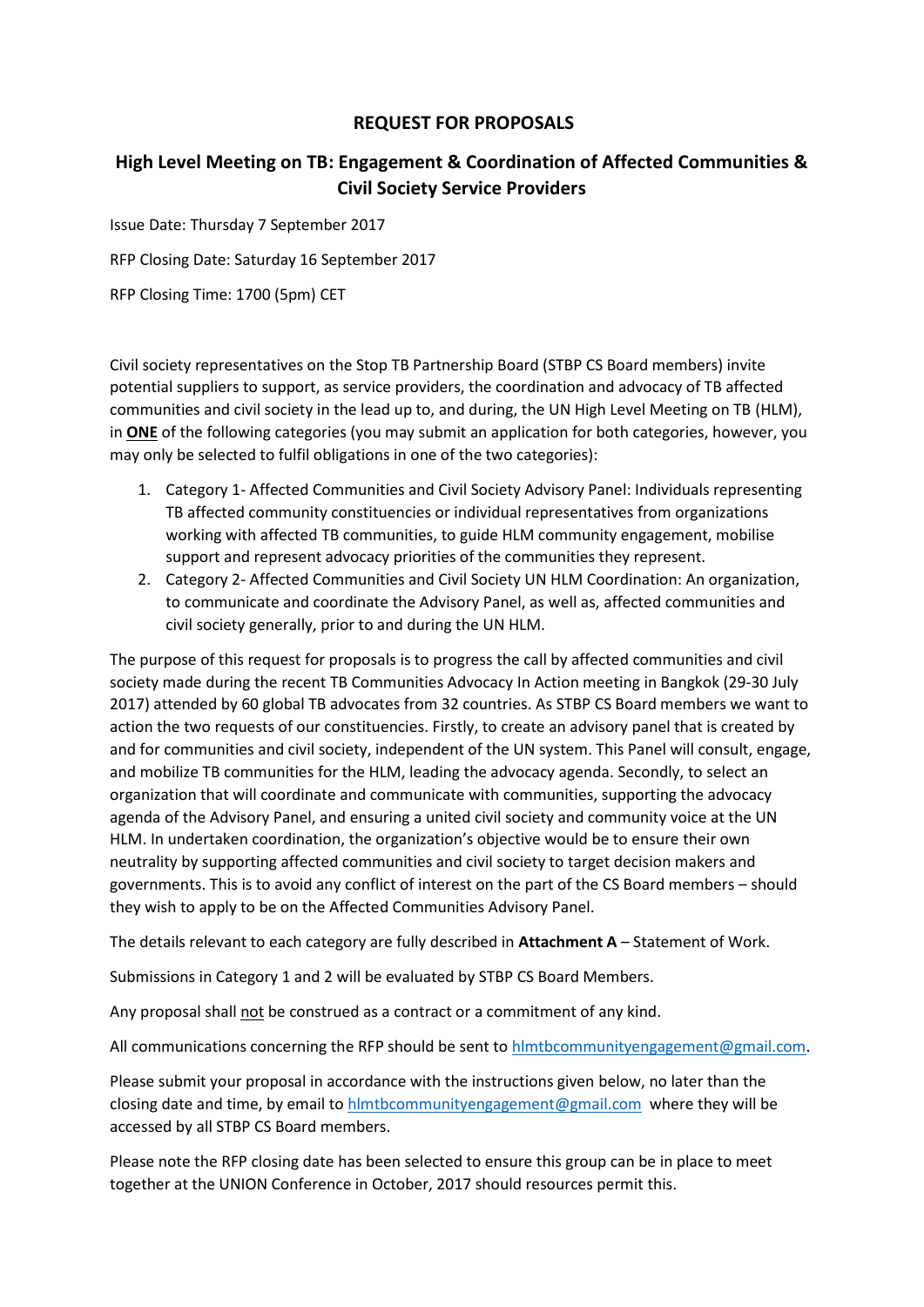A public teleconference enabling further clarification as well as Q&A with STBP CS Board members will be held on Monday 11 September, 2017 at 4pm.

## **Attachment A: Statement of Work**

## **Background**

# *The UN HLM on Tuberculosis*

A United Nations High-Level Meeting (UN HLM) is convened by the UN General Assembly (UNGA), the main decision-making body of the UN representing all 193 UN Member States, and governments. Agreement to hold a dedicated UN HLM on a specialized topic is taken in exceptional circumstances through a UN resolution and vote, with the purpose of reaching agreement on cooperation measures and solutions on important global issues among Heads of State and governments. The UN HLM on TB will be the fifth time the UN has called for a high-level meeting devoted to a health issue, the first being the 2001 Special Session on HIV/AIDS, followed by UN HLMs on Non-Communicable Diseases, Ebola, and Antimicrobial Resistance.

Following a campaign launched by the Stop TB Partnership Board and partners in September 2016 at its Coordinating Board Meeting in New York, the resolution calling for a UN HLM on TB was tabled in December 2016 by the Global Health and Foreign Policy Initiative, a UN country grouping which includes South Africa, Thailand, Brazil, France, Norway, Senegal, and Indonesia. The resolution, and specifically the text calling for the UN HLM on TB, was agreed unanimously by UN member states through a vote in the UN General Assembly.

The High-Level Meeting on TB is the biggest and best opportunity to raise the political priority of TB. It is the most significant political meeting ever held on TB. The meeting should result in an ambitious Political Declaration on TB endorsed by Heads of State that will form the basis for the future TB response. It should secure commitment from Heads of State and governments for a coordinated global response, result in a substantial increase in financial resources for TB, and lead to millions of lives being saved from premature deaths from TB. It should also endorse measurable targets and commitments from governments and key stakeholders for 2020 and 2025 on which they can be monitored and held accountable through regular reporting.

The UN High-Level Meeting on TB will be organized under the direction of the UN General Assembly. The meeting will take place at UN Headquarters in New York in 2018. The exact date has yet to be decided and will be agreed in the 'modalities resolution' which will be agreed by UN member states.

You can find further information at:

<http://www.stoptb.org/assets/documents/news/UN%20HLM%20FAQ%20rev.pdf>

## *Call from community for strategic advocacy and coordination*

At the Advocacy in Action HLM Community Strategizing Meeting in Bangkok (July 2017), a group of 60 affected community and civil society representatives from over 30 countries highlighted the need for communities and civil society to be engaged, organized and supported to participate in all aspects of the UN HLM. There was also widespread agreement that a community group comparable to that which was formed for the UN HLM on HIV/AIDS should be formed to lead advocacy and mobilise grass roots input and support. This group and their advocacy work could be supported and coordinated by and through an organization with expertise in community coordination and High Level Meeting processes. They would however refrain from advocacy on the HLM independent of the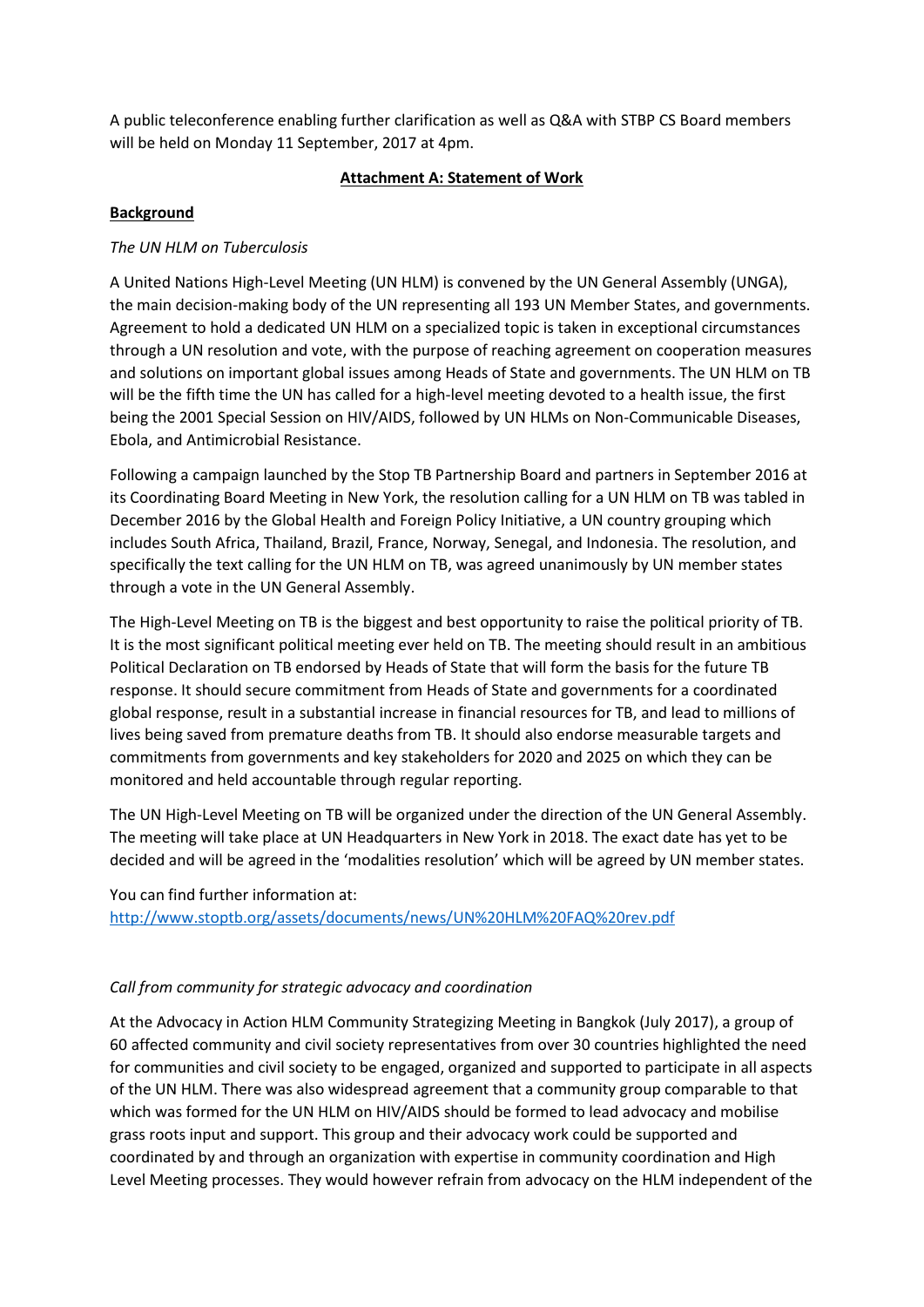group and its inputs, thus ensuring neutrality. This second function could mirror the role played by ICASO during the UN HLM on HIV/AIDS who have provided advice to us on the needs and challenges of community and civil society advocacy coordination.

Much of this sentiment for strategic and coordinated community advocacy and participation was reaffirmed in the recent civil society submission on the UN HLM Modalities document. It is from these two sources that we have been informed and motivated to begin this process.

## **Description & Criteria**

We invite applications in two categories:

**1. Individuals representing TB affected community and key population organizations or constituencies, at the local, national, regional and global level, are invited to submit an application to be part of the Affected Community and Civil Society Advisory Panel.** 

The successful applicants (between 10-15 pax), will be able to demonstrate TB related expertise and experience in several of the following areas:

- lived with TB:
- supporting groups of people affected by TB (including key populations);
- advocacy;
- mobilization of communities, network building and community systems strengthening;
- political engagement;
- communities, human rights and gender (CRG);
- health financing;
- program monitoring, evaluation and accountability;
- universal health coverage;
- drug resistance
- TB drugs and diagnostics; and
- TB research and development.

Other relevant skills and experience will also be considered. It should be noted that as the HLM will be conducted in English, capacity to operate in English would be essential. However, given the diverse communities that the advisory panel will represent (proficiency in other languages, including UN languages, would be an asset).

The selection of this Community and Civil Society Advisory Panel, will also be guided by the following principles:

- The majority of this panel must be comprised of people who have been affected by TB;
- Regional representation is critical (Anglophone Africa, Francophone Africa, Asia-Pacific, Eastern Europe-Central Asia, Latin America as well as developed countries including from North America, Western Europe and Asia-Pacific) must be represented;
- Every effort to achieve gender equality on the Panel should be made;
- TB key populations, wherever possible, should be represented;
- Membership ought to build on existing regional and global platforms wherever possible (we would strongly encourage existing global and regional community and civil society platforms to nominate from their constituency);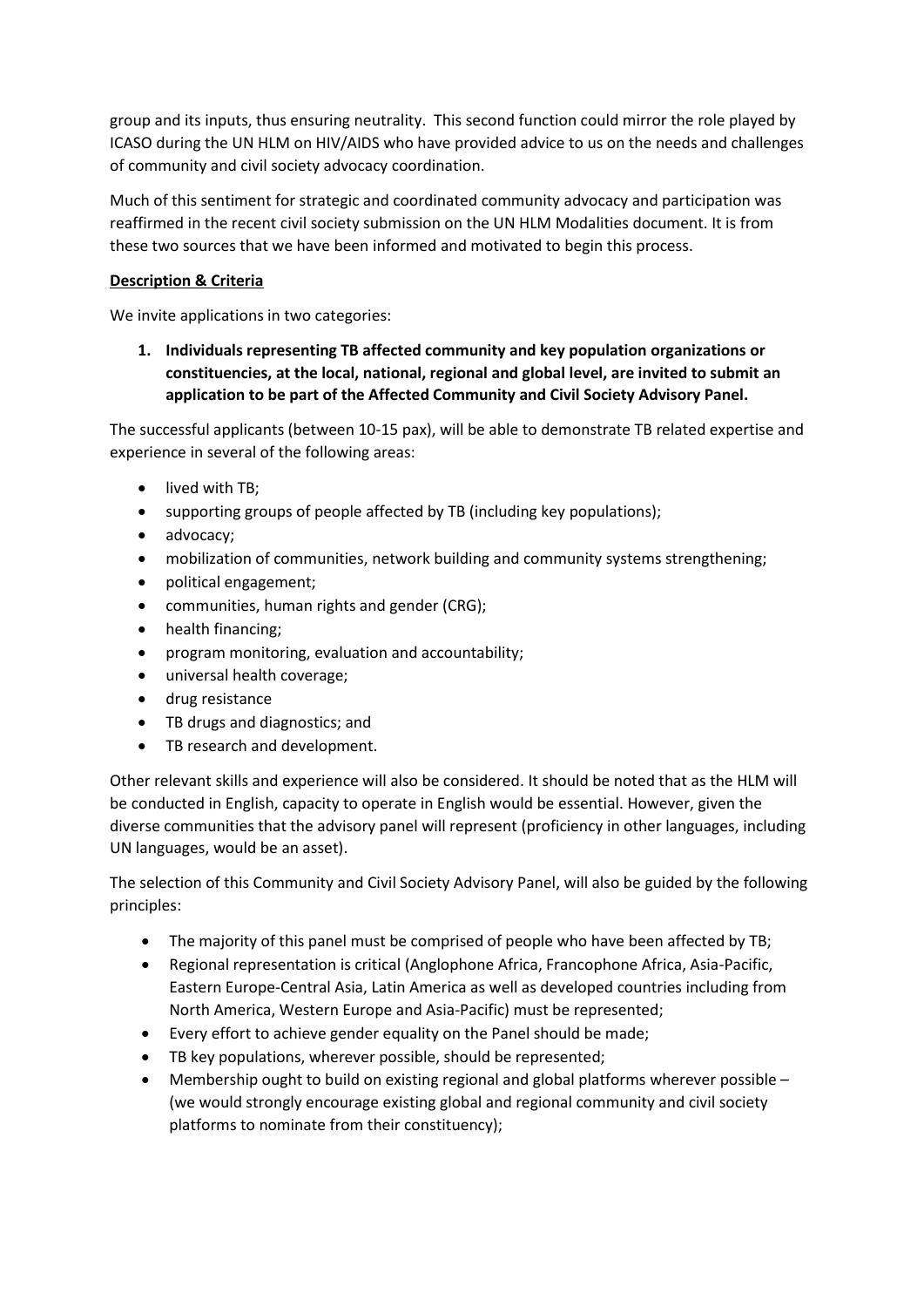- Ensure that there is sufficient expertise, political influence and experience across the Panel as a whole to effectively engage in the process and content of the UN HLM and political declaration;
- Panel members must be proven to represent constituencies and mobilise communities;
- Representation from high burden TB countries, including BRICS, is strongly encouraged;
- As the HLM will be conducted in English, capacity to operate in English would be important.

We would further suggest that successful applicants be able to demonstrate their expertise, influence and experience in the skills sets described above and also clearly demonstrate the constituency they represent. They should also have some knowledge of the UN system and HLM architecture.

This role is unpaid. Subject to successful funding mobilization, successful applicants will have travel and per diem support as required, as well as funding for meetings, consultations and other related events.

**2. Organizations with experience communicating and coordinating TB civil society and affected community advocacy and engagement in global political events are invited to submit an application to be the Coordinator of the Community and Civil Society Advisory Panel and community and civil society more generally.**

The successful applicant will be able to demonstrate the following requirements:

- Be registered as a community or civil society organization (as per the legal requirements of the host country);
- Be available for the period October 2017- October 2018.
- Substantial expertise in coordinating community and civil society inputs into global processes (particularly in TB, but also in other health responses);
- Substantial expertise in supporting community and civil society advocacy action at national, regional and global levels;
- Experience developing, implementing and monitoring advocacy strategies;
- History of coordinating diverse community and civil society partners inputs into advocacy action;
- Competence developing or utilizing information management and information dissemination systems.
- Developing of communications and social media tools and key messages;
- Existing internal capacity to host conference calls and webinars;
- Excellent knowledge of (and experience with) the UN mandate and UN HLM processes and architecture;
- Strong awareness of TB community advocacy issues and TB community and civil society partners.
- Considered and strategic plan for coordinating the community and civil society advisory panel and relevant costings.

The successful organization will be asked to develop a detailed work plan for the period October 2017 through November 2018. Funding mobilization efforts will be required to support this role.

## **Proposal Requirements**

Requirements vary for each of the two roles.